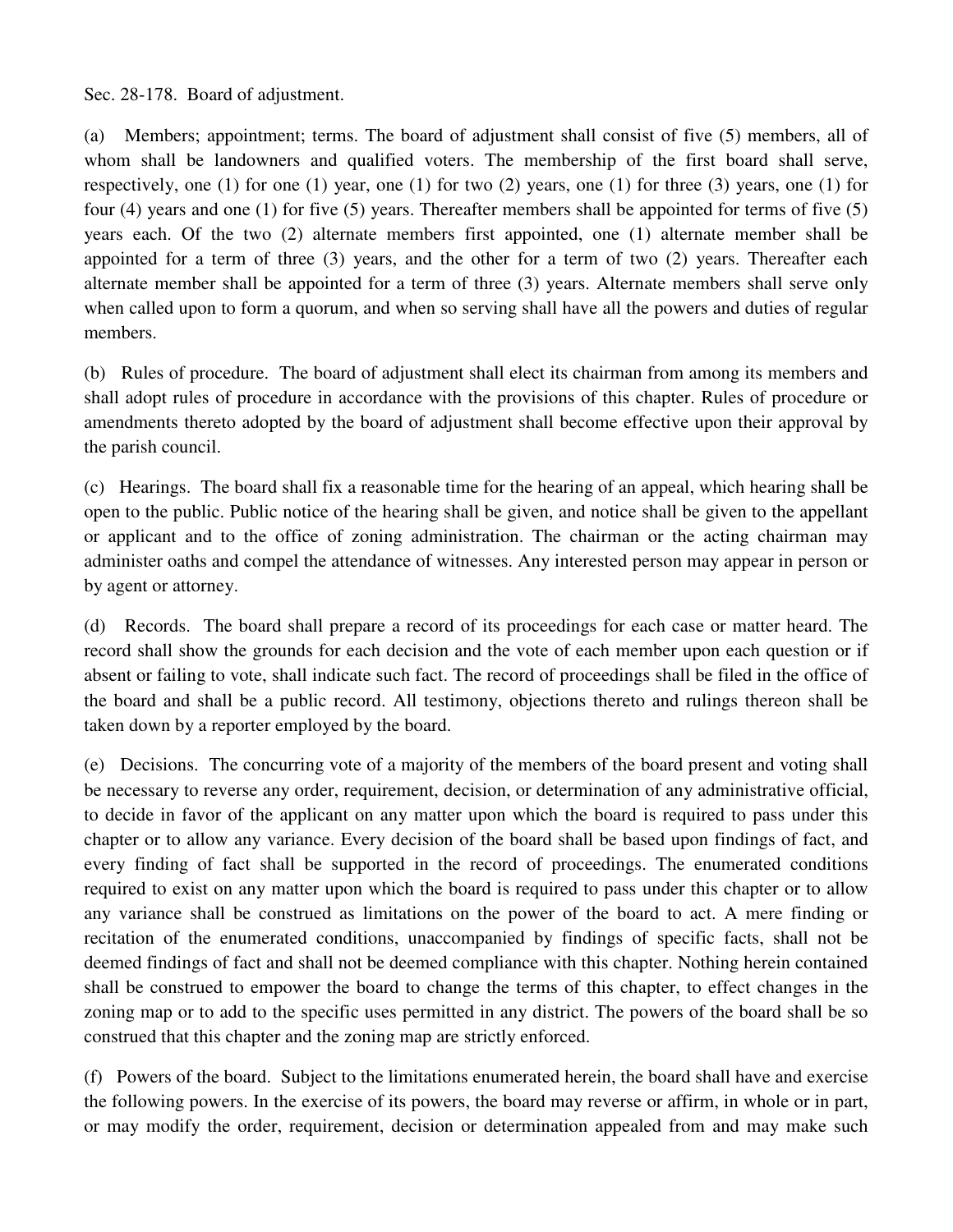order, requirement, decision or determination as ought to be made, and to that end, the board shall have all of the powers of the officer of the department from whom the appeal is taken.

(1) Administrative review. To hear and decide appeals where it is alleged by the appellant that there is error in any order, requirement, permit, decision or refusal made by the building inspector or zoning administrator or administrative official in the carrying out of enforcement of any provision of this chapter.

(2) Interpretation. To interpret the zoning map and to pass upon disputed questions as they arise in the administration of the zoning regulations.

(3) Special exceptions. To hear and decide, in accordance with the provisions of this chapter, requests for special exceptions upon which the board is authorized by this chapter to pass. Special exceptions shall be subject to such terms and conditions as may be fixed by the board. No exception shall be authorized unless the board shall find that all of the following conditions exist:

a. That the exception will not authorize the operation of a use other than those uses specifically enumerated for the district in which is located the property for which the exception is sought;

b. That the full development is designed and intended to serve the district in which the development is sought to be operated and maintained;

c. That the exception is essential to maintain the functional design and architectural integrity of the development;

d. That the exception will not substantially or permanently injure the appropriate use of adjacent conforming property in the same district;

e. That the exception will not alter the essential character of the district in which is located the property for which the exception is sought;

f. That the exception will not weaken the general purposes of this chapter or the regulations herein established for the specific district;

g. That the exception will be in harmony with the spirit and purposes of this chapter;

h. That the exception will not adversely affect the public health, safety or welfare or the master plan.

(4) Variances. Where, by reasons of exceptional narrowness, shallowness or shape of a specified piece of property at the time of enactment of the ordinance from which this section derives or by reason of exceptional topographic conditions or other extraordinary or exceptional characteristics of such piece of property, the strict application of any regulation in this chapter would result in peculiar and exceptional or undue hardship upon the owner of such property, the board may authorize, upon an appeal relating to such property, a variance from such strict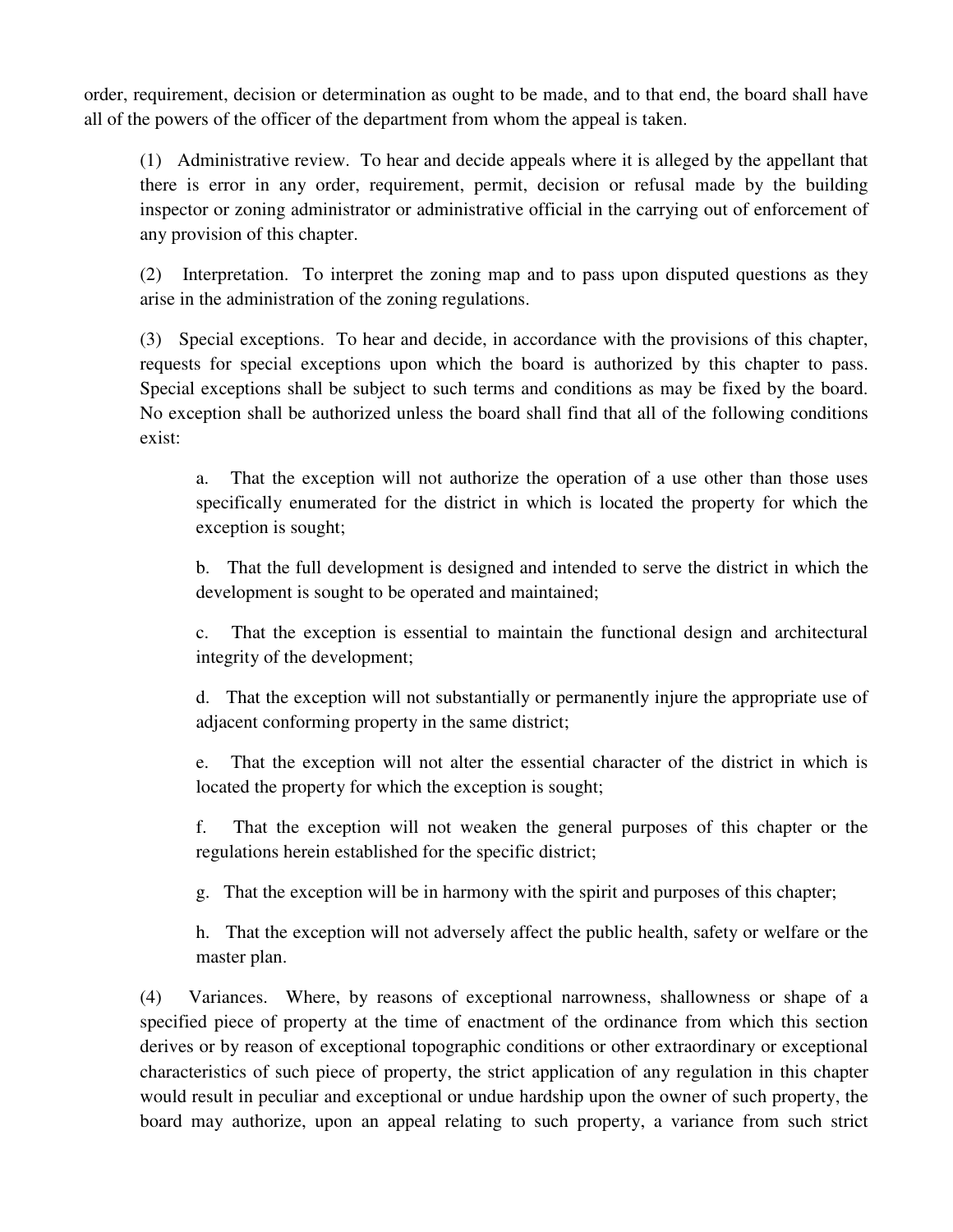application so as to relieve such difficulties or hardship, provided such relief may be granted without substantial detriment to the public good and without substantially impairing the intent and purpose of this chapter. Variances shall be subject to such terms and conditions as may be fixed by the board. No variance shall be authorized unless the board shall find that all of the following conditions exist:

a. That the variance will not authorize the operation of a use other than those uses specifically enumerated for the district in which is located the property for which the variance is sought;

b. That the development or use of the property for which the variance is sought, if limited by a literal enforcement of the provisions of this chapter, cannot yield a reasonable return in service, use or income as compared to adjacent conforming property in the same district;

c. That the plight of the owner of the property for which the variance is sought is due to unique circumstances existing on the property, that the unique circumstances were not created by the owner of the property and are not due to or the result of general conditions in the district in which the property is located;

d. That the variance will not substantially or permanently injure the appropriate use of adjacent conforming property in the same district;

e. That the variance will not alter the essential character of the district in which is located the property for which the variance is sought;

f. That the variance will not weaken the general purposes of this chapter or the regulations herein established for the specific district;

g. That the variance will be in harmony with the spirit and purposes of this chapter;

h. That the variance will not adversely affect the public health, safety or welfare or the master plan.

(5) Use variances; nonconforming structure variances. When sections of this chapter pertaining to the termination of nonconforming uses and the restoration of damaged nonconforming structures, respectively, would otherwise require the termination of a nonconforming use or prohibit the restoration of damaged nonconforming structure, or both, and the owner, tenant or to the person having a legal or equitable interest in the nonconforming structure or nonconforming use and affected by the damage to or destruction of the structure can meet all of the following conditions, the board may grant a use variance to permit the continuance of the nonconforming use in question or a variance to authorize the reconstruction of the nonconforming structure in question, or both, provided the board shall find that all of the following conditions are met: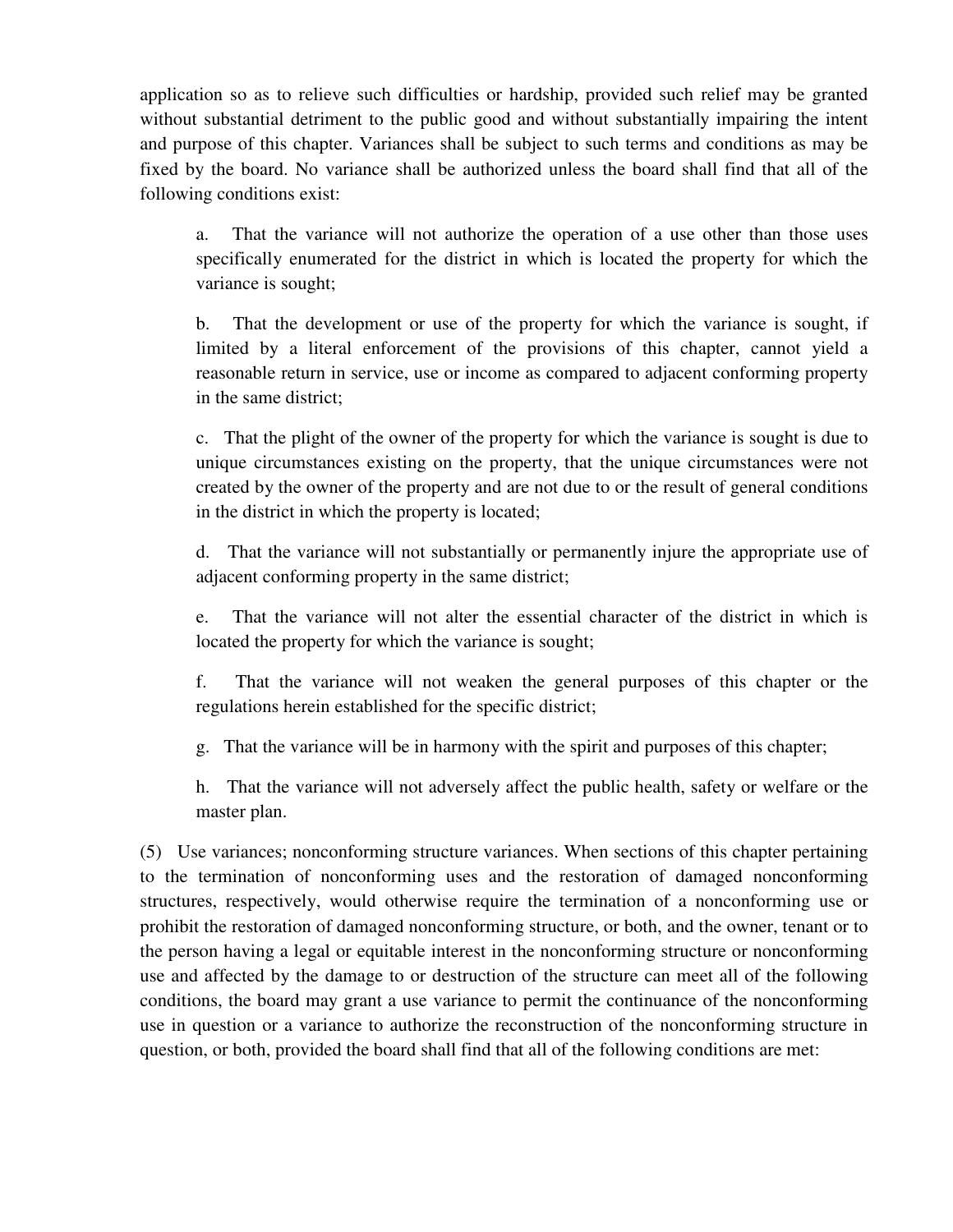a. That the applicant will sustain provable, unusual, exceptional and serious pecuniary loss if the nonconforming use cannot be continued and/or the nonconforming structure cannot be reconstructed;

b. That the variance will not substantially and adversely affect the public health, safety or welfare or the master plan;

c. That the plight of the applicant by whom the variance is sought is due to unique circumstances not due to or the result of general conditions in the district in which the property is located;

d. That the damage to or destruction of the structure in question is the result of fire, flood, windstorm, earthquake or other unforeseen cause and not the result of or attributable to the obsolescence or natural deterioration of the structure. Any such variance granted by the board shall be subject to such terms and conditions as may be fixed by the board. Any variance sought under the authority of this subsection must be applied for by the applicant within one (1) year from the date that the damage to or destruction of the structure occurs or becomes evident. Any variance granted under the authority of this subsection shall be automatically revoked unless restoration of the structure is commenced within one (1) year from the date the variance is granted and completed within two (2) years from the date the variance is granted. Any nonconforming structure reconstructed under authority of a variance granted under this subsection shall meet all requirements of this chapter, except those as to which the variance is granted.

(g) Appeals from the board.

(1) Procedure. Any person or persons jointly or severally aggrieved by any decision by the board of adjustment, of any officer, department, board, or bureau of the parish, may present to the district court of the parish a petition, duly verified, setting forth that the decision is illegal, in whole or in part, specifying the grounds of the illegality. The petition shall be presented to the court within thirty (30) days after the filing of the decision in the office of the board.

(2) Certiorari. Upon the presentation of such petition the court may allow a writ of certiorari directed to the board of adjustment to review the decision of the board of adjustment and shall be prescribed therein the time within which a return may be made and served upon the relator's attorney, that shall be not less than ten (10) days but which may be extended by the court. The allowance of the writ shall not stay proceedings upon the decision appealed from but the court may, on application on notice to the board and on due cause shown, grant a restraining order.

(3) Return. The board of adjustment shall not be required to return the original papers acted upon by it, but may return certified or sworn copies thereof or such portions thereof as may be called for by the writ. The return shall concisely set forth such other facts as may be pertinent and material to show the grounds of the decision appealed from and shall be verified.

(4) Evidence. If, upon the hearing, it shall appear to the court that testimony is necessary for the proper disposition of the matter, it may take additional evidence or appoint a referee to take